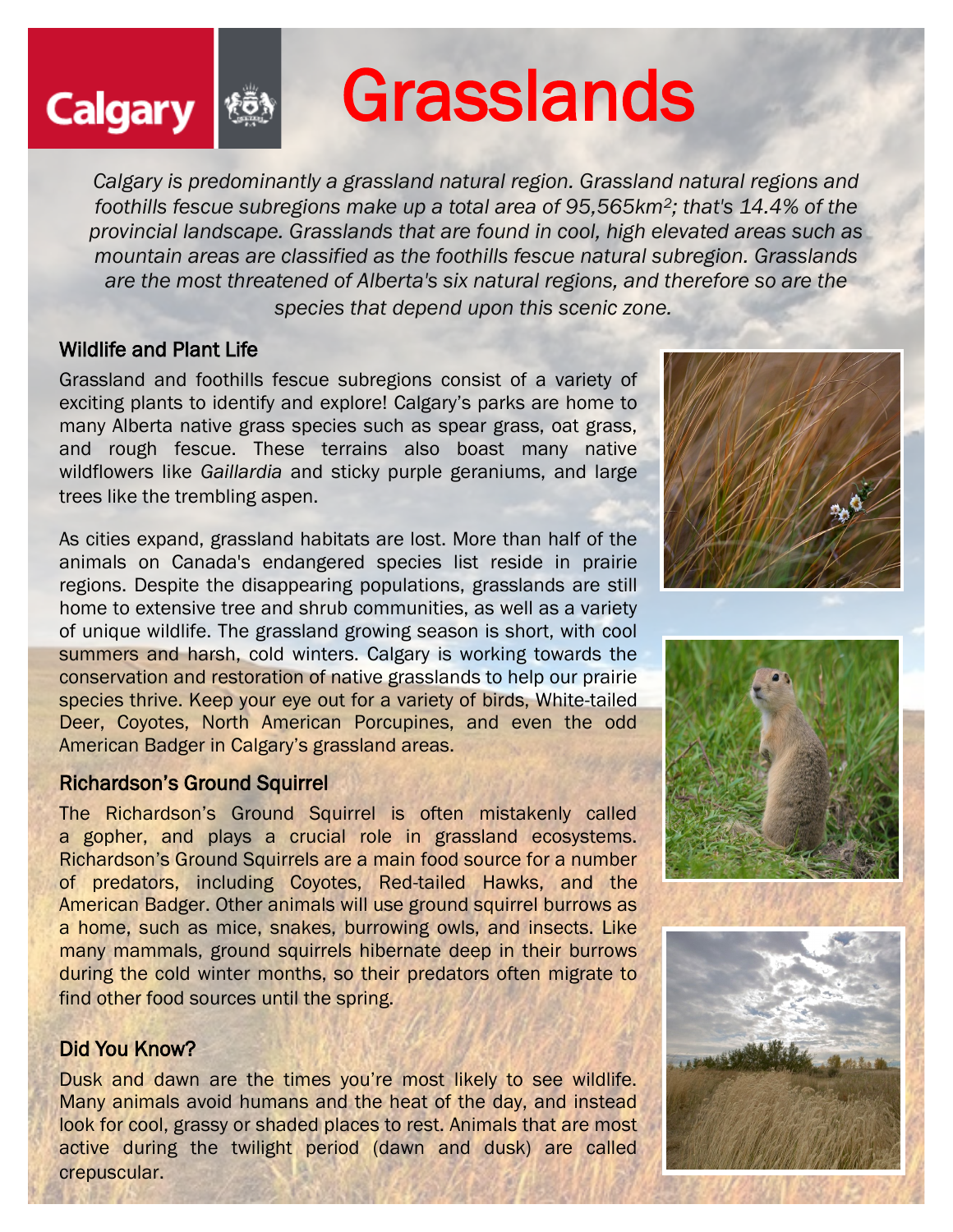

# Grasslands Study

#### **Overview**

These activities are designed to promote awareness and stewardship of grassland landscapes and their unique inhabitants. Through investigating seed dispersal and wildlife, participants will understand the importance of grasslands in our city, and how they contribute to biodiversity.

#### Activity 1: Habitat Restoration

(A) Over the last 100 years, Alberta's grasslands have drastically changed due to human activity. Brainstorm how our grasslands might have changed, as well as potential reasons for these changes?

(B) With urbanization comes the need to create balance to protect plants and wildlife. Habitat restoration offers many benefits to our city and the inhabitants living here. Simple habitat restoration projects are called naturalization. Naturalization may include removing non-native plants, planting native species, and allowing natural grasses to grow. Why is habitat restoration important? How could you complete a naturalization project?

(C) Wildlife often needs to adapt to changes to their habitat. Draw or discuss the ideal habitat for a grassland animal, such as a ground squirrel, badger, hawk, or snake. Add details and labels to describe your habitat. What do animals do when their habitat is lost or altered?

(D) Camouflage Game: Play a game of hide and seek in a grassland area. Notice how difficult or easy it is to camouflage depending on the colours you're wearing. Choose one person to represent a predator to try and spot the camouflaged prey. How do local animals camouflage?

#### Activity 2: The Food we Grow

Native plants provide habitat for pollinators and help Alberta's ecosystems thrive. Pollinators such as bees and butterflies are responsible for many of the foods we eat (hint: think about all of the fruits and vegetables that flower). Pollinators help maintain healthy, resilient ecosystems that many other species rely on. Without pollinators, most of our trees and plants would not be able to reproduce, resulting in less habitat for wildlife, fewer natural resources, and less diverse environments. Discuss:

(A) Which foods grow thanks to healthy grasslands and pollinators?

(B) Use any plant guides, online resources, or the *Seek by Inaturalist* app (free) to scan a grassland terrain and identify at least five different plants. Research to find out if they are native or non-native species.

(C) How do seeds disperse in a grassland? Discuss plant needs and how these plants can propagate in local ecosystems? Do plants need humans for any reason?

(D) Who's scat is that? One way seeds disperse is by being eaten by animals that are moving from place to place. Animal scat provides seeds with nutrients to help them grow. Discuss the different ways seeds move from place to place, either by animals, water, or the wind.

#### Activity 3: Grassland Animal Report

Grasslands are great for watching wildlife. If you're still and quiet you can see many animals and birds emerging from the tall grasses and trees. In small groups, make connections between at least five difference grassland species. Describe where these animals find food, water, and shelter, as well as the interactions between them. Why is the grassland region important for these species? Are there similarities or differences between the interactions of species chosen by other students in your class?